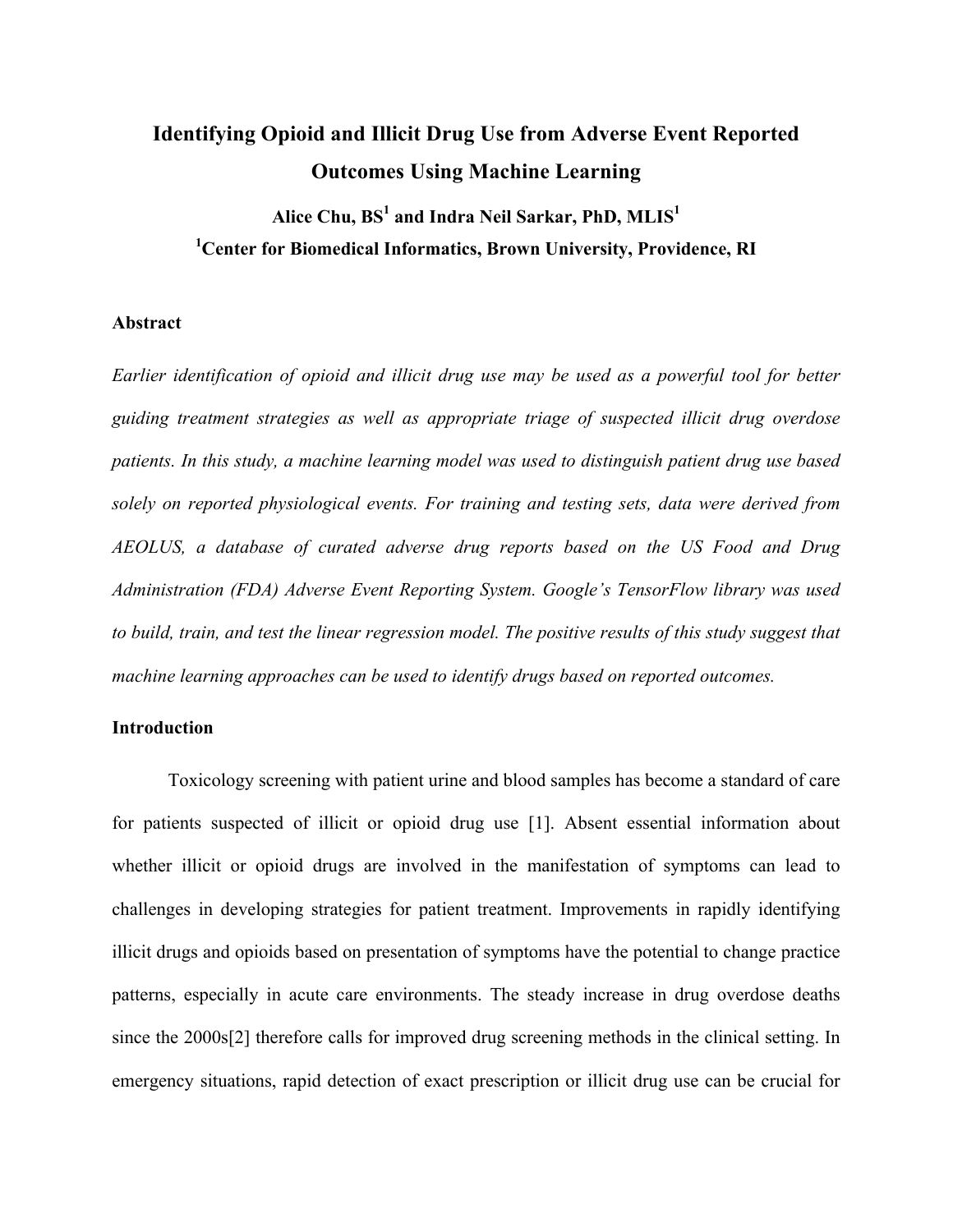determining proper care delivery.

The availability of drug adverse event reporting provides an opportunity to build predictive models for detection of drug use. This study uses data from the US Food and Drug Administration (FDA) Adverse Event Reporting System (FAERS), a database containing quarterly reports on adverse event and medication error reports submitted to FDA [3]. In the FAERS dataset, combinations of drugs are reported with combinations of resulting adverse outcomes [3], providing information linking drugs with certain physiological effects. Combined with current machine learning techniques, this information can be used to create algorithms correlating certain physiological factors with known drug outcomes. These correlations can then be used to construct predictive algorithms that determine drug use.

Machine learning involves the use of data to create predictive models that can learn and improve without the aid of explicit programming. Two steps are involved in the creation of a machine learning algorithm: (1) training and (2) testing. Training involves performing statistics iteratively on a set of data until the predictions made by the model reach a certain level of accuracy. Afterwards, testing is done to further improve the model and determine the final accuracy. Machine learning techniques have been used previously in clinical settings to improve viral testing [4], graft failure prediction [5], and clinical decision making for breast cancer drug therapies[6]. Given the breadth of clinical data available, machine learning provides techniques to standardize and improve clinical care.

In this study, machine learning techniques were used to explore the potential to identify opioid and illicit drug intake based on electronically captured FAERS data. Opioids and illicit drugs were tested specifically given the rise in illicit drug and opioid overdose cases nationwide[7], making drug detection increasingly important in the clinical setting. Utilizing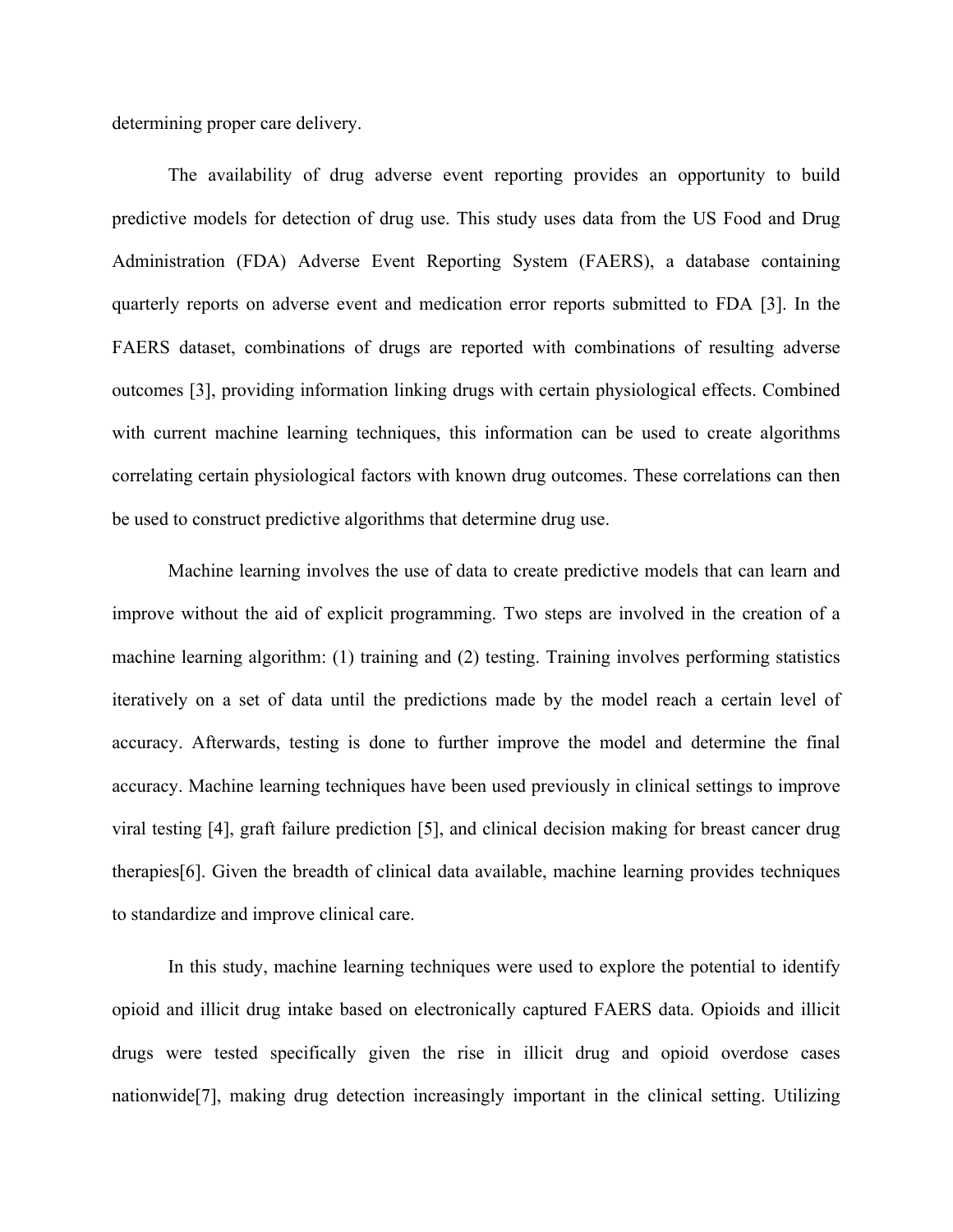machine learning tools provided for by TensorFlow[8], Google's machine learning library, the goal of this study was to explore the potential to develop a predictive modeling system that does not require full patient history and makes classifications based on a patient's current physiological state. Specific focus of this study was on four commonly prescribed opioids: (1) oxycodone; (2) hydrocodone; (3) fentanyl; and (4) morphine and three commonly abused drugs: (1) cocaine; (2) heroine; and (3) methamphetamine. The promising findings suggest that the machine learning approach employed in this study can indeed be used to rapidly identify individuals who may be at high risk of illicit or opioid drug use.

#### **Materials and Methods**

#### *FAERS*

The FDA Adverse Event Reporting System (FAERS) is a database containing information on adverse event and medication error reports submitted to the FDA [3]. Event reports are submitted quarterly by health professionals and consumers and evaluated by clinical reviewers in the Center for Drug Evaluation and Research. Information is presented as reports stating all drugs taken by patients followed by all outcomes presented. No causal links are recorded between product and outcome. Using FAERS for mining drug-effect associations has been an active area of research and multiple data mining algorithms have been created for this purpose [9-11]. To date, there has been no reported use of predictive machine learning models for determining possible drugs based upon given events.

## *AEOLUS*

From the community efforts of the Observational Health Data Science and Informatics (OHDSI) initiative, the FAERS and LAERS (Legacy Adverse Event Reporting System, which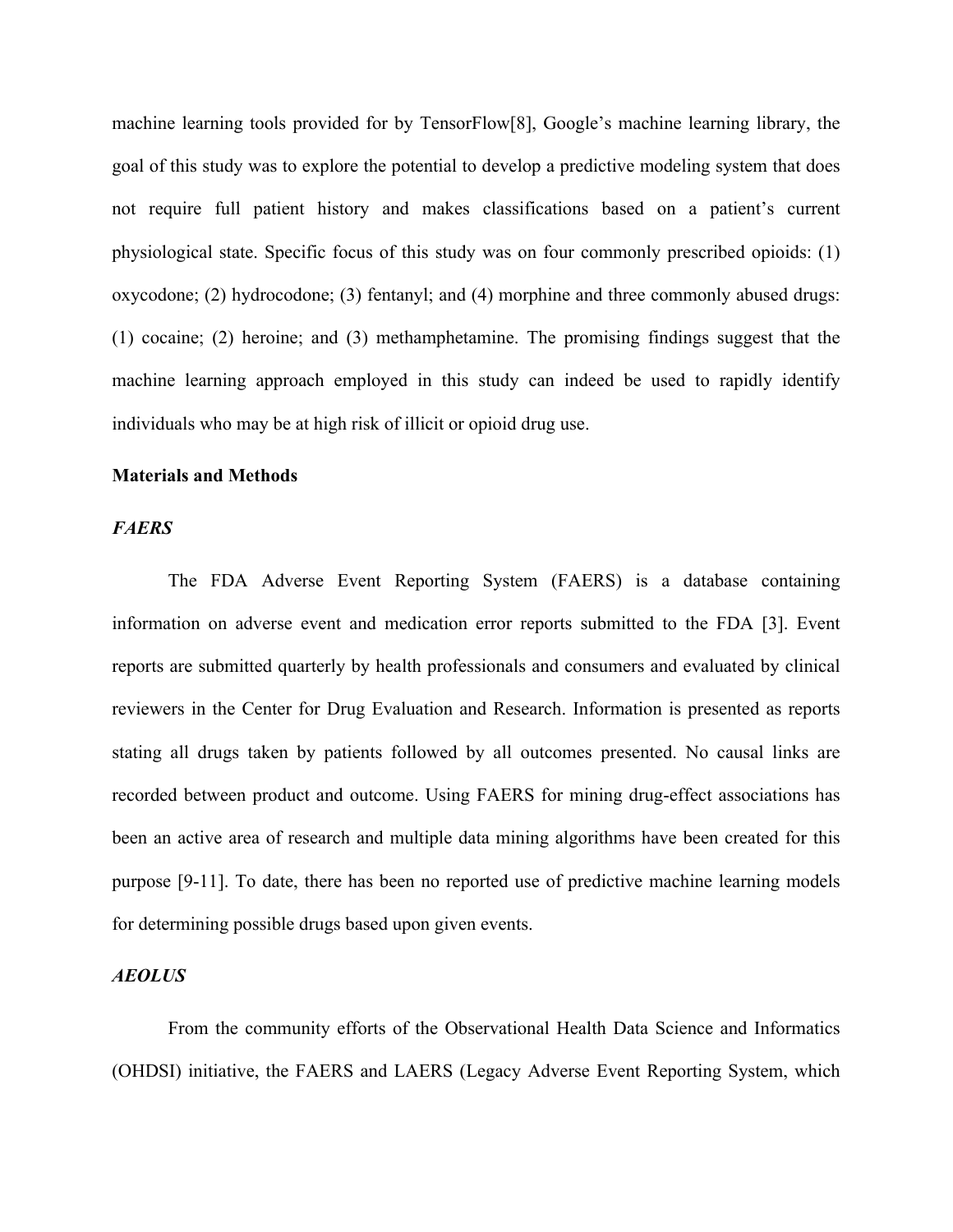contains adverse event reports before 2012) datasets were reprocessed, cleaned, and standardized to form the Adverse Event Open Learning through Universal Standard (AEOLUS) database[15]. Single missing value imputation was first performed followed by case de-duplication. Every case was then given a primaryid or isr number, which indicate FAERS or LAERS cases respectively. Linked to each case are reported outcomes, given in OHDSI outcome concepts, and associated drugs, standardized to RxNorm Concept Unique Identifiers. Data are organized in AEOLUS into seven different MySQL tables, two of which were used in this study: one listing case ids with reported outcome concept ids and another listing case ids with standard drug concept ids. There were a total of 4245 distinct drug IDs and 17,710 distinct outcome IDs.



Figure 1: Overview of linear regression model employed by TensorFlow. e<sub>n</sub> represents event n and  $d_m$  represents drug m.  $W_{m,n}$  represents the weight multiplied to event n for drug m and  $b_m$ represents the bias for drug m. The bottom half of the figure shows the resulting matrix multiplication.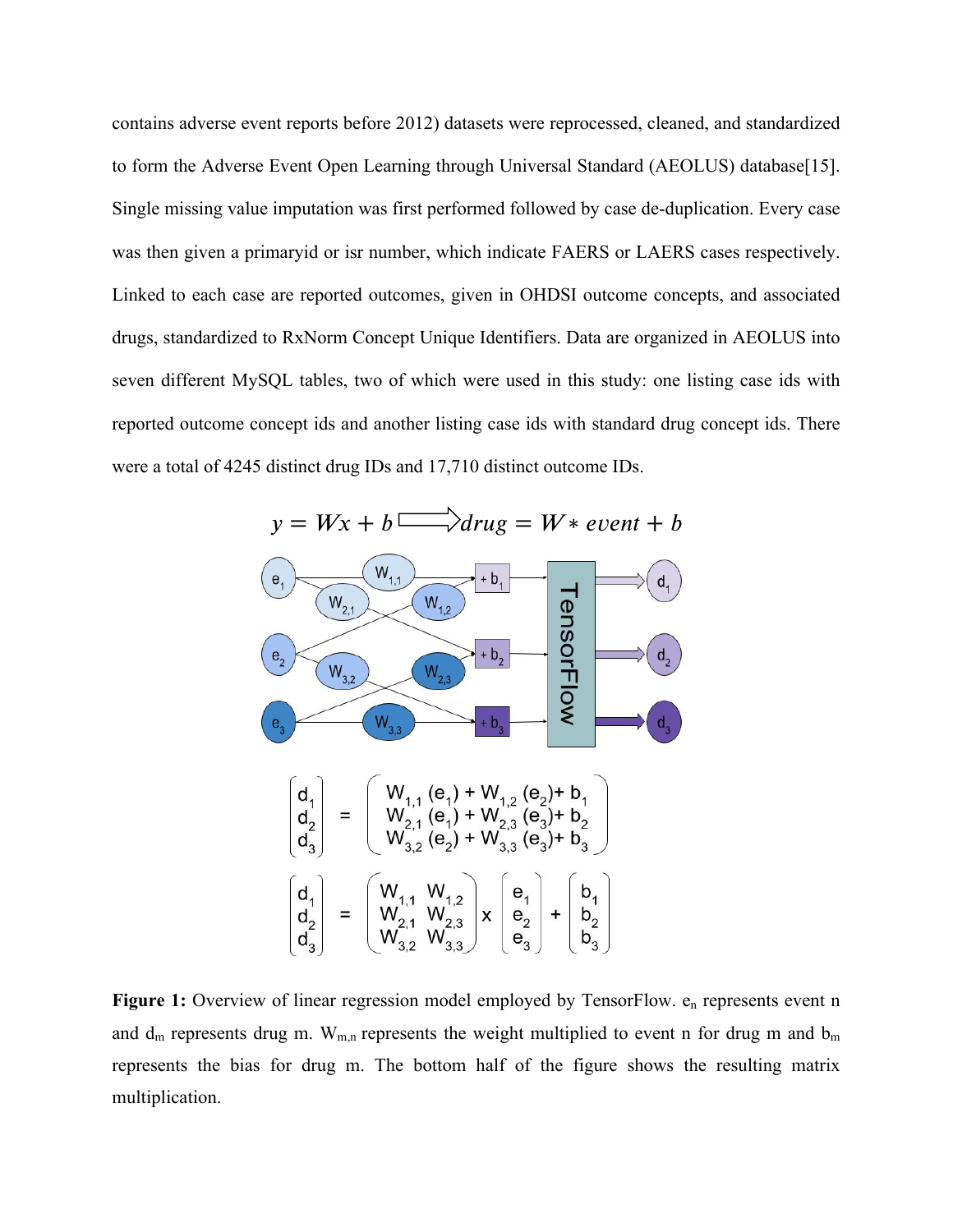#### *Machine Learning Model*

A linear regression model, similar to that employed with the Mixed National Institute of Standards and Technology (MNIST), was used for training and testing. MNIST is a large database of handwritten digits that have been subjected to various machine learning methods to identify systems or approaches that achieve near-human performance. The model follows a y=Wx+b equation (Figure 1), with drugs as the dependent variable and physiological events as the independent variable. The linear model also accounted for biases (b) and contained a matrix for weights (W). The drugs and outcomes were given Boolean 0 or 1 values depending on if the drug or outcome was present in the tested case (Figure 2). For example, following Figure 1,  $e_1$ would be a Boolean for the presence of event A and would be 0 or 1 depending on if event A was present in the test case.  $d_1$  would be a Boolean for the presence of drug B and would be 0 or 1 depending on if drug B was present in the test case.  $W_{1,1}$  is the weight multiplied to  $e_1$  for the calculation of the probability  $d_1$  was present (Figure 1). In this study, this was implemented using TensorFlow, which is Google's open-source software for deep neural networks, and provides a platform for accurate, large-scale machine learning research [8]. In TensorFlow, the data are vectorized into tensors and used to construct a data-flow graph. The graph is altered as more training data are deployed, adjusting the weights of the neural network with each iteration. In this study, TensorFlow was used to follow this machine learning model, iteratively adjusting weights and biases using softmax regression and loss functions.

#### *Conditions Tested*

This study focused on evaluating the ability to develop a prediction model using TensorFlow for effectiveness in classifying based on drug class, identifying the presence of specific drugs, and distinguishing between individual drugs. For drug class, opioids were chosen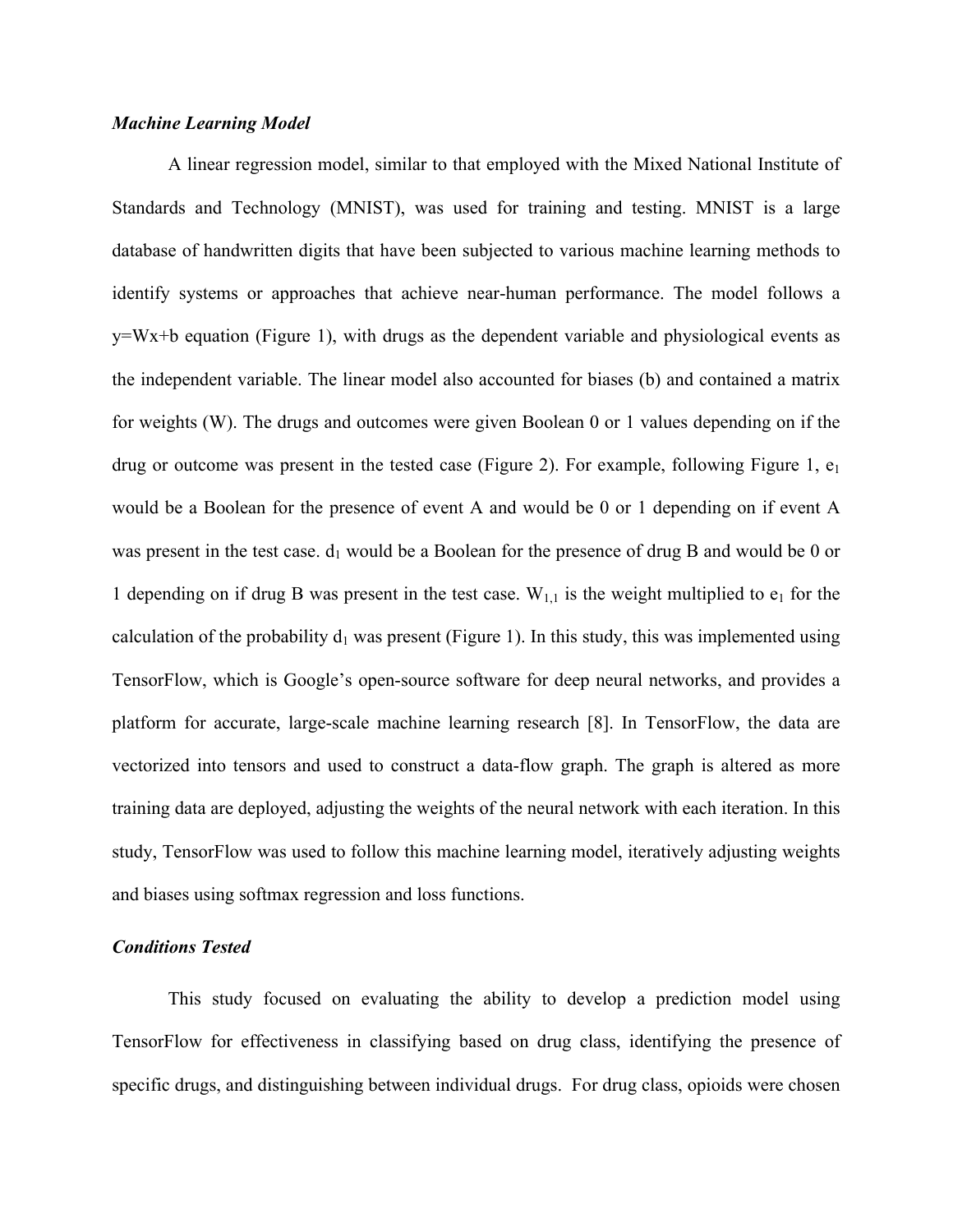given the rising opioid epidemic [7] and four commonly prescribed opioids were specifically analyzed: (1) oxycodone; (2) hydrocodone; (3) fentanyl; and (4) morphine. For individual drug identification, three of the most common illicit drugs reported in AEOLUS were used: (1) cocaine, (2) methamphetamine, and (3) heroin. Evaluation of the model thus came from three tested conditions: (1) classification of opioid versus non-opioid; (2) prediction of illicit drug presence versus absence; (3) identification between different illicit drugs.

#### *Developing Outcome and Drug Arrays*

Arrays of Outcomes and Drugs were generated based on cases reported in AEOLUS. For identifying opioids, the total set of outcomes considered was narrowed down to the 35 outcomes with the highest numbers of cases. In other words, each drug-associated outcome was required to occur in a certain number of cases for each drug, and only the 35 outcomes with the highest number of cases were selected for the final outcome array (Table 1). For illicit drugs, the 20 outcomes with the highest number of cases for each illicit drug were used given the smaller number of total outcomes for illicit drugs (Table 2).

Given some of the outcomes coded in the AEOLUS dataset were non-physiological, another round of testing was performed removing all non-physiological outcomes and all cases containing only non-physiological outcomes for the illicit drugs. The twenty highest physiological outcomes with the highest number of cases were used for the outcome arrays. The differences in outcome are shown in Table 3.

A total of 5000 cases were used as training and test cases for each condition tested except for the between drug comparisons, which utilized 2000 cases each. For the conditions using 5000 cases, eighty percent of the cases were randomly assigned to the training set and twenty percent were assigned to the testing set. For the drug comparisons, fifty percent of cases were randomly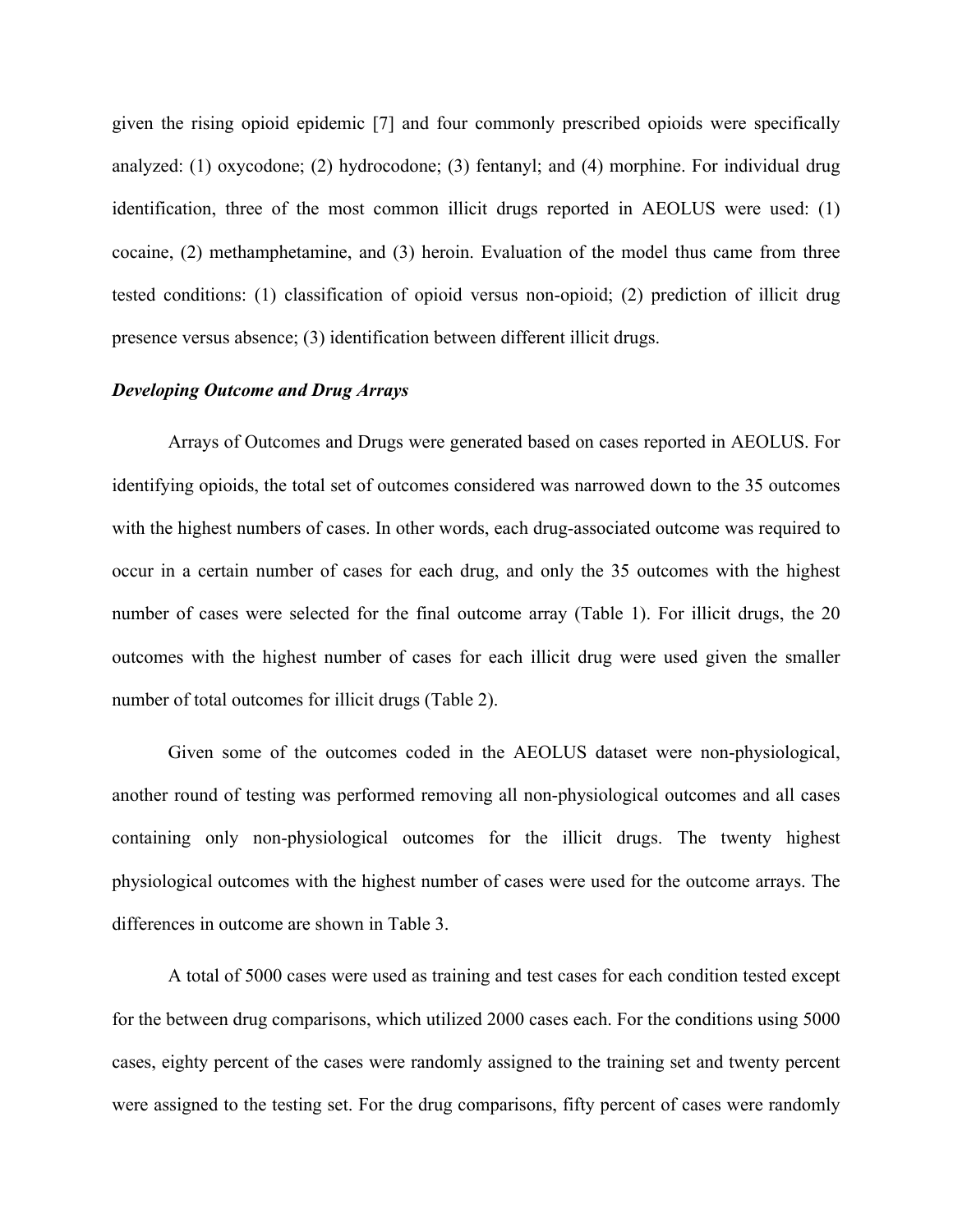assigned to the training set and fifty percent were assigned to the testing set. All specific outcomes and drugs were organized from each reported case into the Boolean Drug and Outcome arrays. The final set of training and testing outcome arrays were concatenated into two arrays with dimensions Tx4000 and Tx1000 respectively or Tx1000 and Tx1000 respectively where T depends on the number of outcomes tested in each case. Similarly, the training and testing drug arrays were concatenated into two arrays with dimensions 1x4000 and 1x1000 or 1x1000 and 1x1000.

| Outcome                  |          | <b>Outcome Code</b> Number of cases |
|--------------------------|----------|-------------------------------------|
| PAIN IN EXTREMITY        | 36516959 | 6128                                |
| <b>FATIGUE</b>           | 35809076 | 16091                               |
| <b>ARTHRALGIA</b>        | 36516812 | 22152                               |
| <b>ASTHENIA</b>          | 35809072 | 29948                               |
| <b>DEATH</b>             | 35809059 | 264244                              |
| <b>ABDOMINAL PAIN</b>    | 35708154 | 36210                               |
| <b>HEADACHE</b>          | 36718132 | 45104                               |
| <b>COMPLETED SUICIDE</b> | 36919230 | 50462                               |
| <b>RENAL FAILURE</b>     | 37019318 | 218245                              |
| <b>PNEUMONIA</b>         | 36110597 | 57750                               |
| <b>HYPERHIDROSIS</b>     | 35809134 | 223394                              |
| <b>DIZZINESS</b>         | 35205025 | 65865                               |
| <b>BACK PAIN</b>         | 36516951 | 72851                               |
| <b>SOMNOLENCE</b>        | 36718321 | 80160                               |

**Table 1** 35 Outcomes with the highest number of cases for opioid classification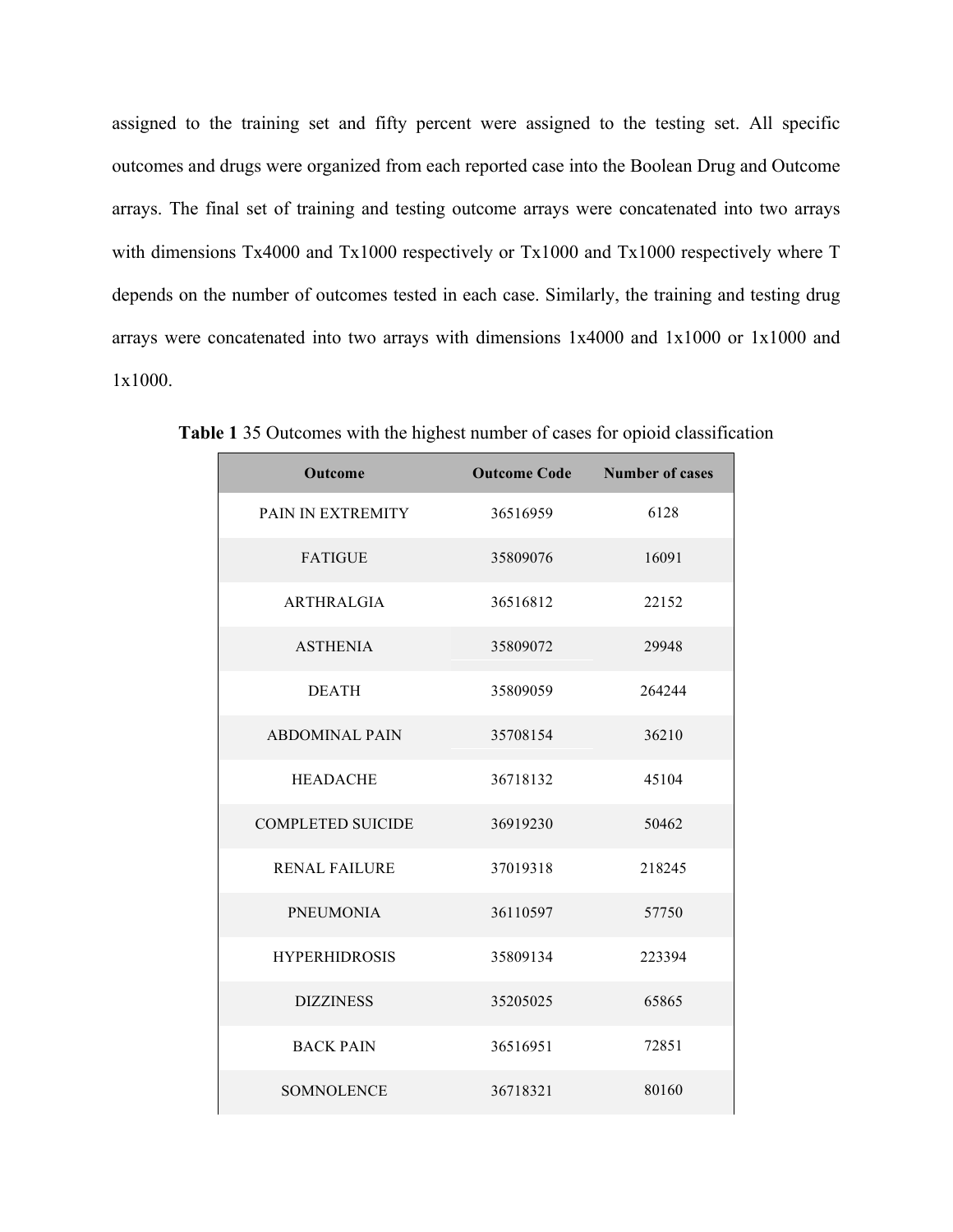| <b>PAIN</b>                | 35809243 | 99102  |
|----------------------------|----------|--------|
| <b>INJURY</b>              | 36211303 | 233584 |
| <b>CHEST PAIN</b>          | 35205185 | 239270 |
| <b>DEHYDRATION</b>         | 36416606 | 244572 |
| <b>MALAISE</b>             | 35809079 | 105524 |
| <b>ANXIETY</b>             | 36918858 | 114380 |
| <b>WEIGHT DECREASED</b>    | 36315380 | 120121 |
| <b>ANAEMIA</b>             | 35104074 | 249940 |
| <b>HYPOTENSION</b>         | 37622449 | 229200 |
| <b>NAUSEA</b>              | 35708202 | 138003 |
| <b>PYREXIA</b>             | 35809054 | 144935 |
| <b>INSOMNIA</b>            | 36718555 | 151124 |
| <b>DIARRHOEA</b>           | 35708093 | 160394 |
| <b>VOMITING</b>            | 35708208 | 173710 |
| <b>DYSPNOEA</b>            | 35205038 | 184787 |
| <b>CONFUSIONAL STATE</b>   | 36718301 | 191037 |
| <b>RENAL FAILURE ACUTE</b> | 37019319 | 254098 |
| <b>CARDIAC ARREST</b>      | 35204966 | 195884 |
| <b>CONSTIPATION</b>        | 35708100 | 202342 |
| RESPIRATORY ARREST         | 37219893 | 206227 |
| <b>DEPRESSION</b>          | 36918942 | 214085 |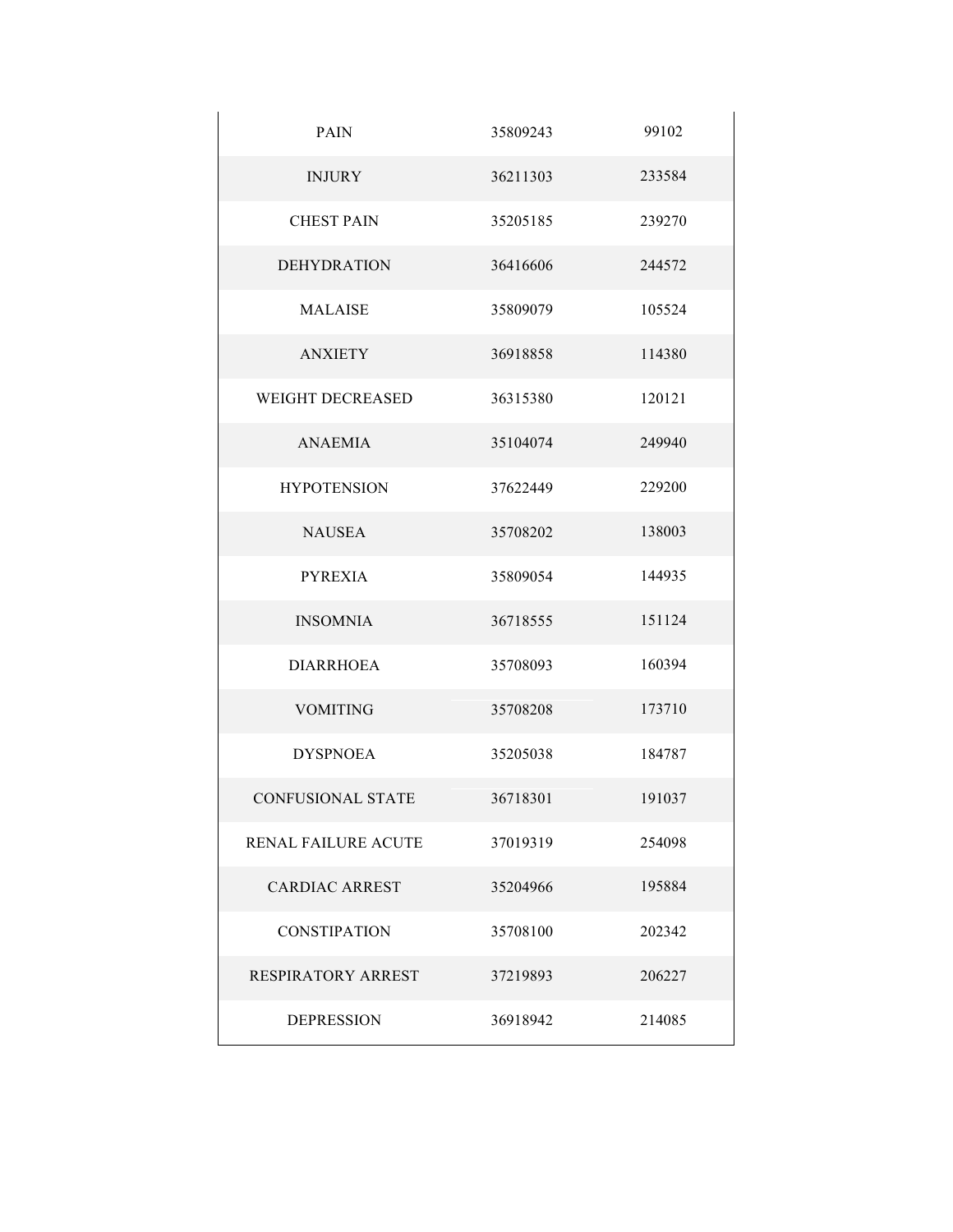| Cocaine                                           | Heroin                                      | Methamphetamine                           |
|---------------------------------------------------|---------------------------------------------|-------------------------------------------|
| <b>DRUG DEPENDENCE</b>                            | <b>EXPOSURE VIA INGESTION</b>               | <b>EXPOSURE VIA INGESTION</b>             |
| <b>MULTIPLE DRUG OVERDOSE</b><br><b>INTENTION</b> | MULTIPLE DRUG OVERDOSE                      | PULMONARY ARTERIAL<br><b>HYPERTENSION</b> |
| <b>POISONING</b>                                  | <b>POISONING</b>                            | <b>POISONING</b>                          |
| <b>COMPLETED SUICIDE</b>                          | <b>COMPLETED SUICIDE</b>                    | <b>COMPLETED SUICIDE</b>                  |
| <b>DRUG ABUSER</b>                                | <b>DRUG ABUSER</b>                          | <b>DRUG ABUSER</b>                        |
| <b>INTENTIONAL DRUG MISUSE</b>                    | <b>INTENTIONAL DRUG MISUSE</b>              | <b>INTENTIONAL DRUG MISUSE</b>            |
| POLYSUBSTANCE ABUSE                               | POLYSUBSTANCE ABUSE                         | <b>DRUG INTERACTION</b>                   |
| <b>CARDIO-RESPIRATORY ARREST</b>                  | CARDIO-RESPIRATORY ARREST                   | CARDIO-RESPIRATORY ARREST                 |
| <b>OVERDOSE</b>                                   | <b>OVERDOSE</b>                             | <b>OVERDOSE</b>                           |
| <b>TOXICITY TO VARIOUS AGENTS</b>                 | <b>TOXICITY TO VARIOUS AGENTS</b>           | <b>TOXICITY TO VARIOUS AGENTS</b>         |
| <b>SUBSTANCE ABUSE</b>                            | <b>SUBSTANCE ABUSE</b>                      | <b>SUBSTANCE ABUSE</b>                    |
| DRUG TOXICITY                                     | DRUG WITHDRAWAL SYNDROME                    | <b>DRUG TOXICITY</b>                      |
| <b>AGITATION</b>                                  | DRUG WITHDRAWAL SYNDROME<br><b>NEONATAL</b> | <b>INTENTIONAL MISUSE</b>                 |
| <b>DRUG ABUSE</b>                                 | <b>DRUG ABUSE</b>                           | <b>DRUG ABUSE</b>                         |
| <b>CARDIAC ARREST</b>                             | <b>CARDIAC ARREST</b>                       | <b>CARDIAC ARREST</b>                     |
| <b>AGGRESSION</b>                                 | <b>DRUG DEPENDENCE</b>                      | <b>CARDIOMYOPATHY</b>                     |
| <b>RESPIRATORY ARREST</b>                         | <b>RESPIRATORY ARREST</b>                   | <b>RESPIRATORY ARREST</b>                 |
| <b>DRUG SCREEN POSITIVE</b>                       | PULMONARY OEDEMA                            | PULMONARY OEDEMA                          |
| <b>DEATH</b>                                      | <b>DEATH</b>                                | <b>DEATH</b>                              |
| <b>COMA</b>                                       | UNRESPONSIVE TO STIMULI                     | UNRESPONSIVE TO STIMULI                   |

**Table 2** 20 Outcomes with the highest number of cases for each illicit drug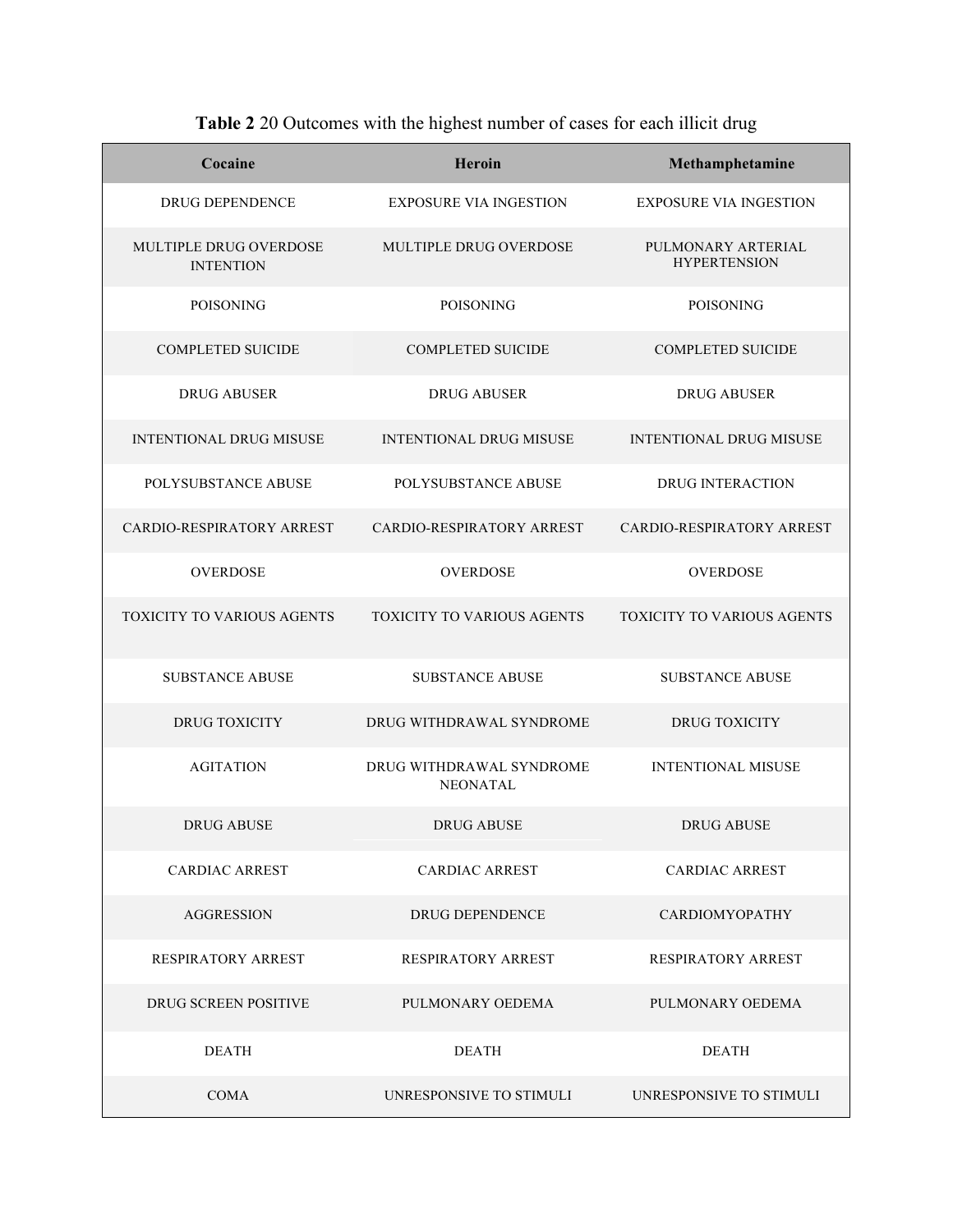| Cocaine                                          | Heroin                                      | Methamphetamine                           |
|--------------------------------------------------|---------------------------------------------|-------------------------------------------|
| <b>CONVULSION</b>                                | <b>EXPOSURE VIA INGESTION</b>               | <b>EXPOSURE VIA INGESTION</b>             |
| <b>BLOOD CREATINE</b><br>PHOSPHOKINASE INCREASED | EUPHORIC MOOD                               | PULMONARY ARTERIAL<br><b>HYPERTENSION</b> |
| <b>TACHYCARDIA</b>                               | <b>SOMNOLENCE</b>                           | <b>SEROTONIN SYNDROME</b>                 |
| <b>COMPLETED SUICIDE</b>                         | <b>COMPLETED SUICIDE</b>                    | <b>PNEUMONIA</b>                          |
| <b>SOMNOLENCE</b>                                | <b>CONVULSION</b>                           | RESPIRATORY DEPRESSION                    |
| <b>DEPRESSION</b>                                | <b>DEPRESSION</b>                           | <b>DEPRESSION</b>                         |
| <b>SUICIDE ATTEMPT</b>                           | <b>SUICIDE ATTEMPT</b>                      | <b>SUICIDE ATTEMPT</b>                    |
| CARDIO-RESPIRATORY ARREST                        | <b>CARDIO-RESPIRATORY ARREST</b>            | <b>CARDIO-RESPIRATORY ARREST</b>          |
| <b>SUICIDAL IDEATION</b>                         | <b>NYSTAGMU</b>                             | <b>MULTI-ORGAN FAILURE</b>                |
| <b>VOMITING</b>                                  | <b>VOMITING</b>                             | <b>VOMITING</b>                           |
| <b>NAUSEA</b>                                    | DEVELOPMENTAL DELAY                         | <b>NAUSEA</b>                             |
| DRUG WITHDRAWAL SYNDROME                         | DRUG WITHDRAWAL SYNDROME                    | <b>HYPOTENSION</b>                        |
| <b>AGITATION</b>                                 | DRUG WITHDRAWAL SYNDROME<br><b>NEONATAL</b> | <b>AGGRESSION</b>                         |
| <b>HYPOTENSION</b>                               | <b>LOSS OF CONSCIOUSNESS</b>                | <b>LOSS OF CONSCIOUSNESS</b>              |
| <b>CARDIAC ARREST</b>                            | <b>CARDIAC ARREST</b>                       | <b>CARDIAC ARREST</b>                     |
| <b>AGGRESSION</b>                                | <b>COMA</b>                                 | <b>CARDIOMYOPATHY</b>                     |
| <b>RESPIRATORY ARREST</b>                        | <b>RESPIRATORY ARREST</b>                   | <b>RESPIRATORY ARREST</b>                 |
| <b>LOSS OF CONSCIOUSNESS</b>                     | PULMONARY OEDEMA                            | PULMONARY OEDEMA                          |
| <b>DEATH</b>                                     | <b>DEATH</b>                                | <b>DEATH</b>                              |
| <b>COMA</b>                                      | UNRESPONSIVE TO STIMULI                     | UNRESPONSIVE TO STIMULI                   |

**Table 3** 20 Physiological Outcomes with the highest number of cases for each illicit drug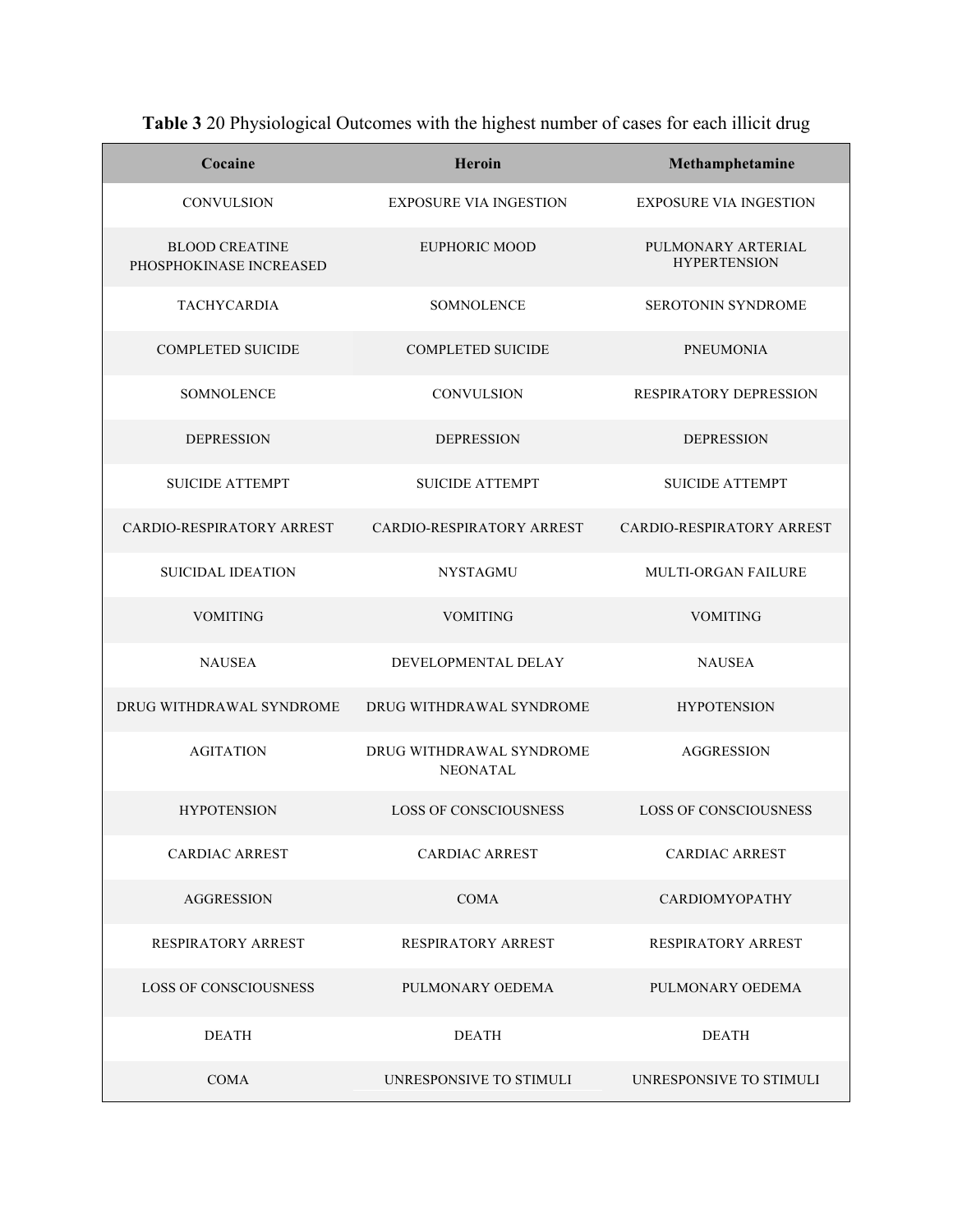The individual outcome and drug arrays were of dimensions Tx1 and 1x1, respectively. The arrays were composed of 0s and 1s and made on a case-by-case basis. For each case, the drug and outcome dictionaries were duplicated and values for present drugs and outcomes were changed to 1. Figure 2 graphically depicts the entire process of going from the drug and outcome information associated with each case to the final drug and outcome arrays.

| <b>Primary_IDs</b><br>(Case IDs) | <b>Standard Concept IDs</b><br>(Drug IDs) | <b>Standard Outcome IDs</b>      |
|----------------------------------|-------------------------------------------|----------------------------------|
| 101528991                        | 1174888                                   | 37521713<br>35809142<br>36516951 |
| 95940851                         | 1110410                                   | 35809232                         |
|                                  |                                           |                                  |



**Figure 2** AEOLUS element extraction and creation of the drug and outcome arrays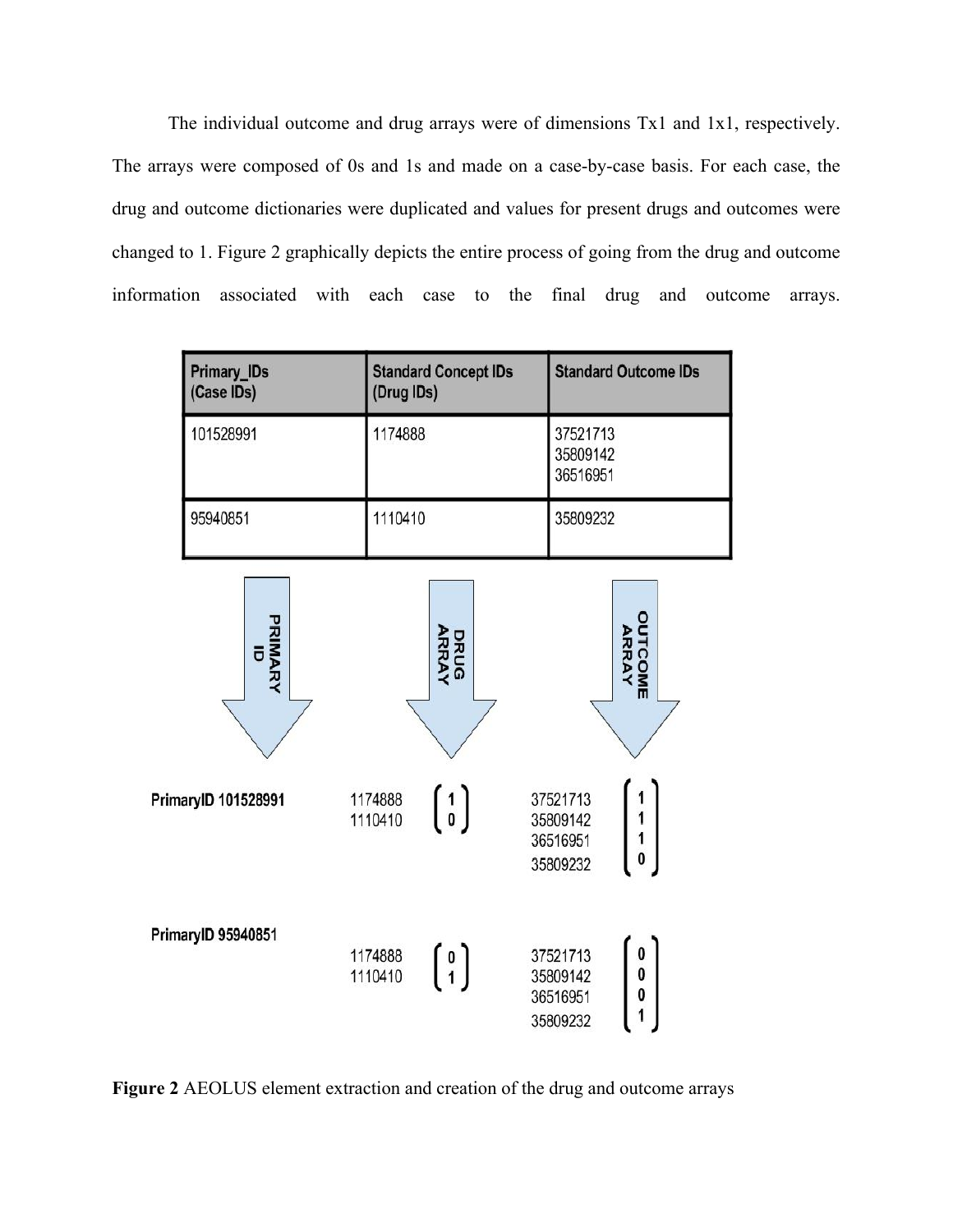## *Training and Testing*

For each condition with 5000 total cases, 4000 cases were used as a training set. For each condition with 2000 total cases, 1000 cases were used as a training set. The weight matrix, with dimensions 1xT, and bias were adjusted with every iteration during training based on a loss function. 1000 cases were tested for each condition with TensorFlow and accuracy was determined at every step based on the differences between the given and predicted outcome arrays. Every case resulted in a 0 or 1 accuracy measurement, with 0 meaning the model predicted inaccurately and 1 meaning the model predicted accurately. The final accuracy measurements were based on these individual 0 or 1 accuracy measurements.

#### **Results**

Based on the analysis of outcomes reported in AEOLUS, the TensorFlow machine learning approach implemented in this study was able to identify cases associated with illicit drug use but was not successful in classifying opioids. The general profile of the outcomes for the opioids revealed that each of the opioids analyzed in this study share about seventy to eighty percent of the reported outcomes with the other opioids analyzed in this study (Table 4). This suggested validity in our ability to group all four drugs into one class. The general profile of the outcomes for illicit drugs revealed that each of the illicit drugs analyzed in this study share about half the reported outcomes with other drugs analyzed in this study (Table 5). This suggested some characteristics related to outcomes upon which a machine learning approach can be used to predict use of the drug.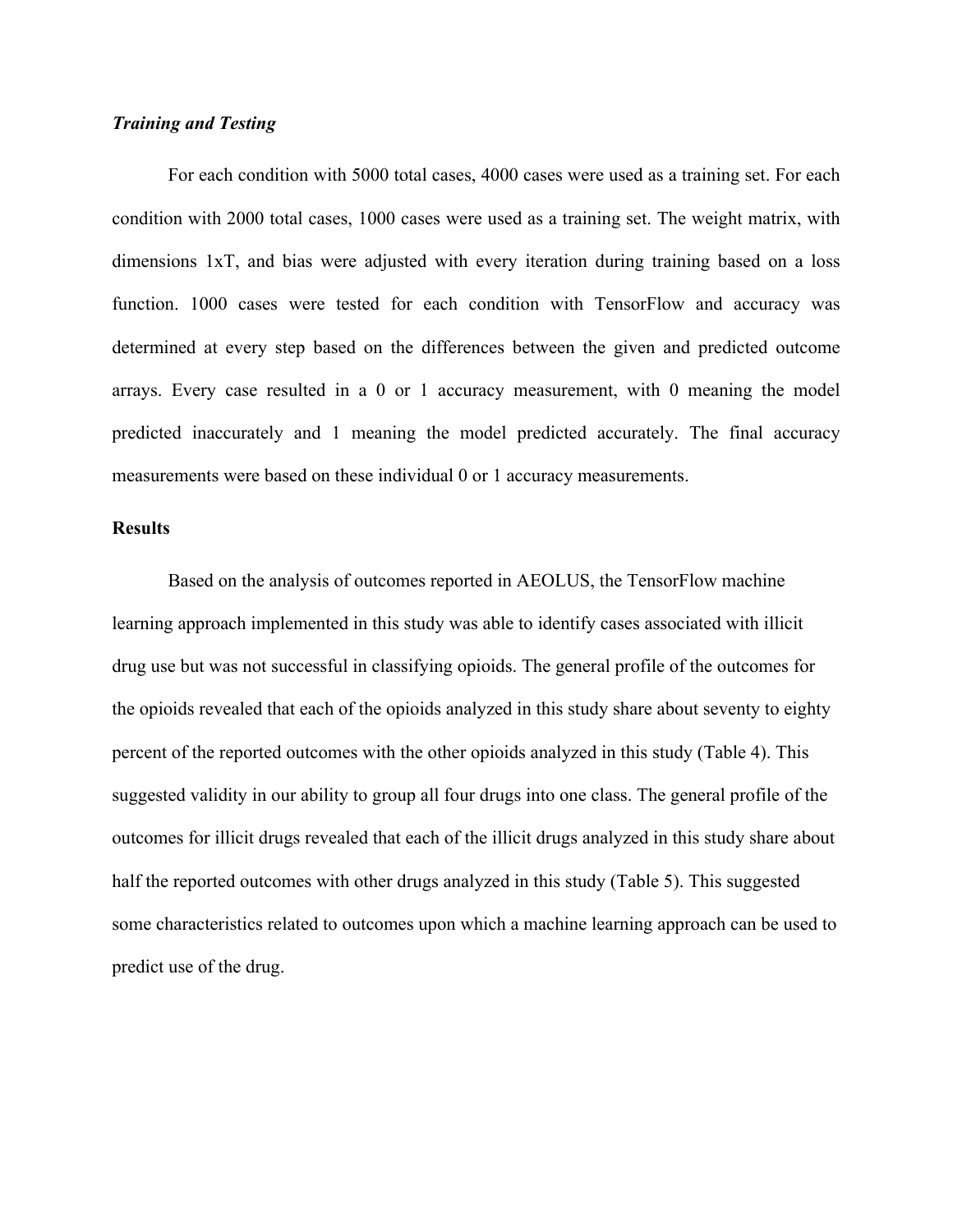|             | Oxycodone | Hydrocodone | Fentanyl | Morphine |
|-------------|-----------|-------------|----------|----------|
| Oxycodone   | 7639      |             |          |          |
| Hydrocodone | 6253      | 7944        |          |          |
| Fentanyl    | 5894      | 5921        | 7253     |          |
| Morphine    | 6088      | 6053        | 5925     | 7449     |

**Table 4** Overlap between outcomes reported as adverse events for three illicit drugs

**Table 5** Overlap between outcomes reported as adverse events for three illicit drugs

|                 | Cocaine | Methamphetamine | Heroin |
|-----------------|---------|-----------------|--------|
| Cocaine         | 1594    |                 |        |
| Methamphetamine | 743     | 1116            |        |
| Heroin          | 753     | 544             | 978    |

Table 6, 7, 8, and 9 summarize the statistics of the system to classify drug classes (Table 5), detect each drug (Table 6), detect each drug with only physiological outcomes (Table 7), and distinguish between drugs (Table 8) based on reported outcomes in AEOLUS. In total, 34,000 cases were used for training (4000 or 2000 for each condition) and 10,000 cases were tested (1000 for each condition).

| <b>Class</b> | <b>Sensitivity</b> | <b>Specificity</b> | <b>PPV</b> | NPV   |  |
|--------------|--------------------|--------------------|------------|-------|--|
| Opioids      | 0.507              | 0.468              | 0.463      | 0.511 |  |

**Table 6** Summary of evaluation for opioid classification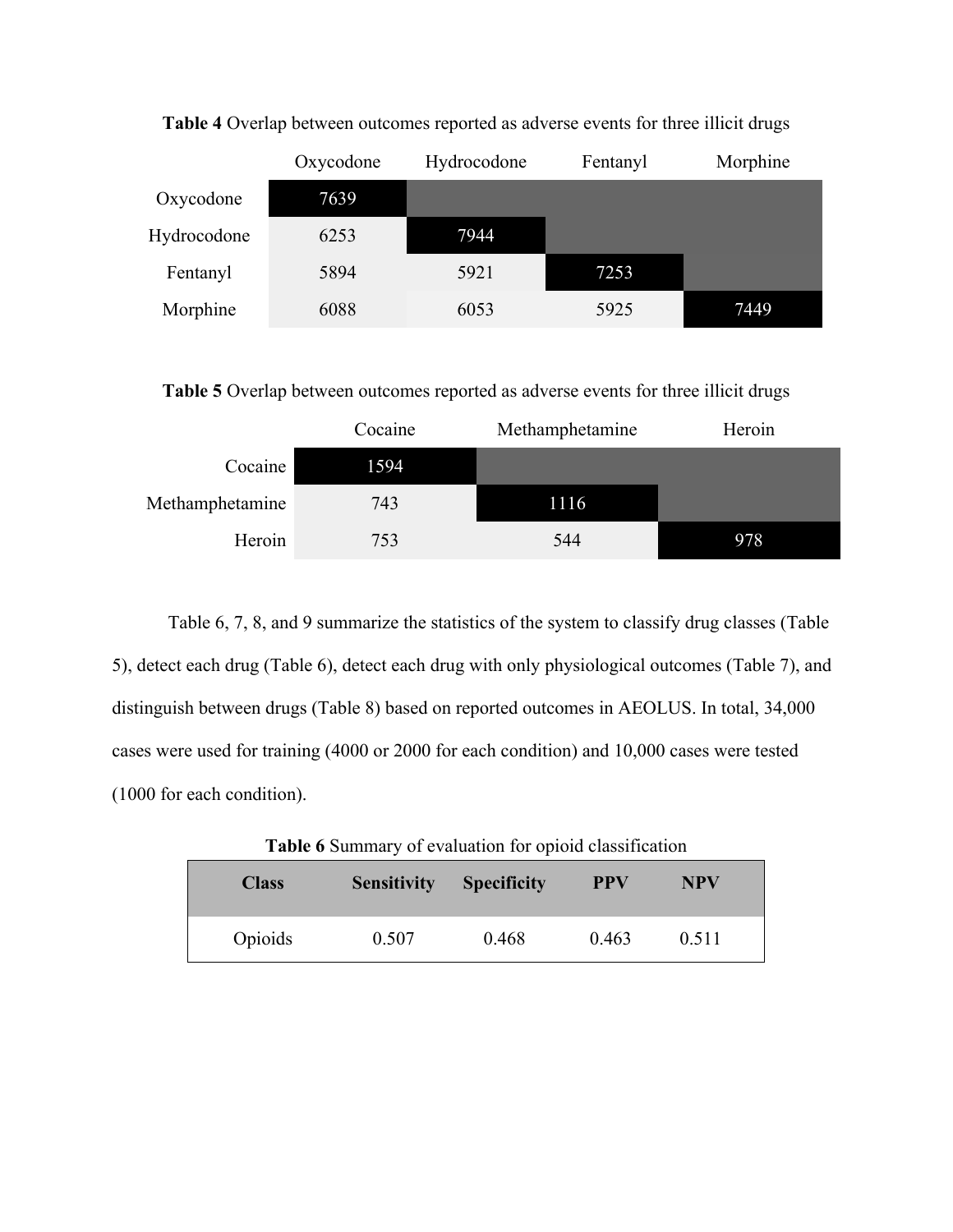| Drug            | <b>Sensitivity</b> | <b>Specificity</b> | <b>PPV</b> | <b>NPV</b> |
|-----------------|--------------------|--------------------|------------|------------|
| Cocaine         | 0.884              | 0.972              | 0.924      | 0.956      |
| Methamphetamine | 0.927              | 0.960              | 0.901      | 0.971      |
| Heroin          | 0.928              | 0.983              | 0.955      | 0.972      |

**Table 7** Summary of evaluation for three illicit drugs examined in this study

**Table 8** Summary of evaluation for three illicit drugs examined in this study after nonphysiological outcomes removal

| Drug            | <b>Sensitivity</b> | <b>Specificity</b> | <b>PPV</b> | <b>NPV</b> |
|-----------------|--------------------|--------------------|------------|------------|
| Cocaine         | 0.751              | 0.796              | 0.683      | 0.845      |
| Methamphetamine | 0.771              | 0.806              | 0.699      | 0.858      |
| Heroin          | 0.405              | 0.868              | 0.597      | 0.752      |

**Table 9** Summary of evaluation for ability to distinguish between the three illicit drugs

| Comparison                        | <b>Sensitivity</b> | <b>Specificity</b> | <b>PPV</b> | <b>NPV</b> |
|-----------------------------------|--------------------|--------------------|------------|------------|
| Cocaine versus<br>Heroin          | 0.751              | 0.336              | 0.579      | 0.526      |
| Cocaine versus<br>Methamphetamine | 0.751              | 0.418              | 0.562      | 0.628      |
| Heroin versus<br>Methamphetamine  | 0.405              | 0.624              | 0.468      | 0.561      |

# **Discussion**

In this study, a machine-learning model was developed for predicting opioid and illicit drug intake based on physiological outcomes as reported in public reporting adverse event systems. The algorithm was designed to predict whether an individual was using opioid and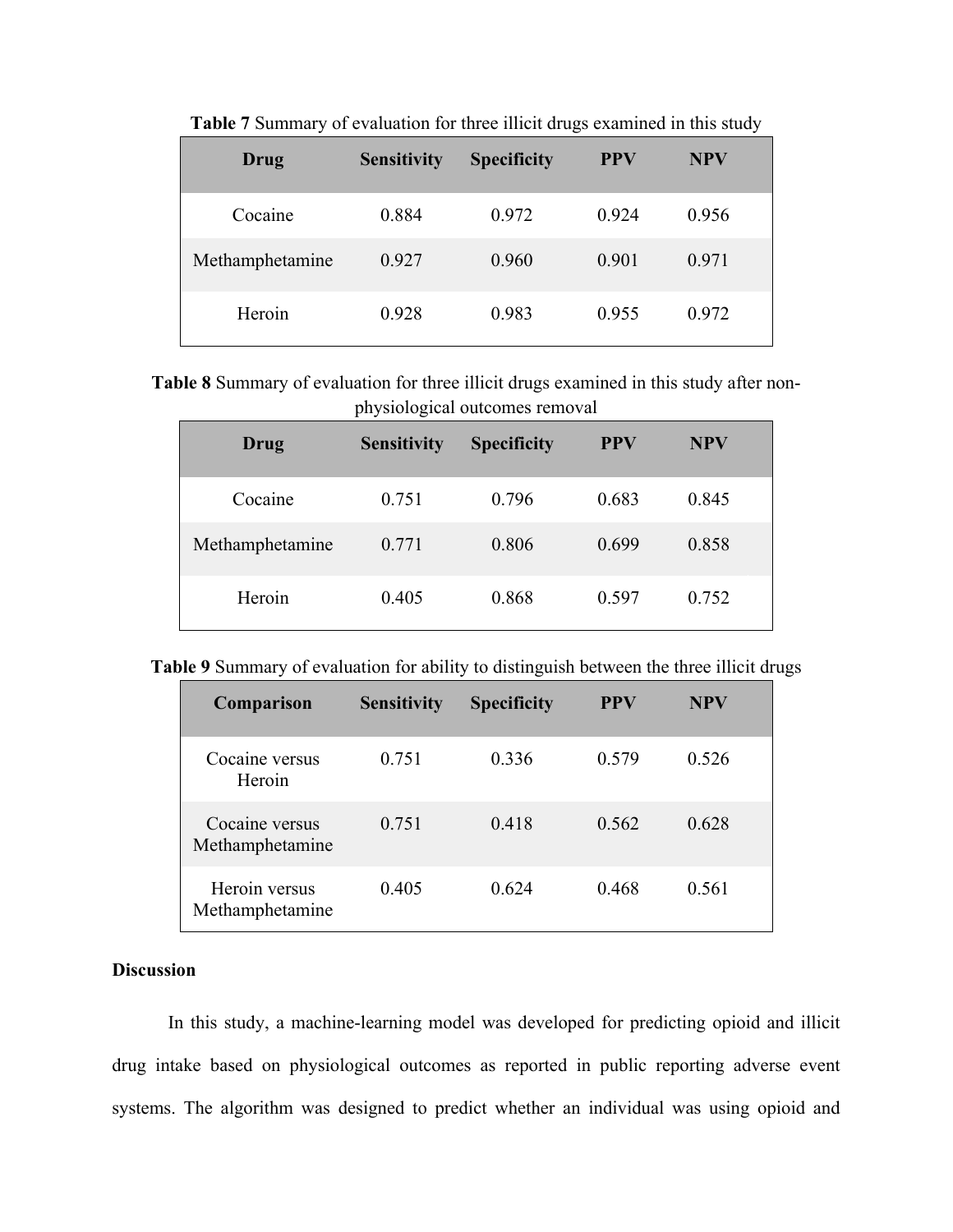illicit drugs based on a list of outcomes. It is important to note that the list of possible physiological events used in this study was limited to those that are reported to FDA. Outcomes that are not reported through FAERS are thus not currently incorporated into the model developed in this study. Nonetheless, the approach developed here provides a positive proof-ofconcept that may be of clinical utility.

The system was created through data extraction from the AEOLUS database and TensorFlow's machine learning library. The AEOLUS database compiles quarterly FAERS reports and reprocessed the data to provide standardization and remove case duplication. All cases contained lists of present drugs and outcomes but did not directly link the two events. The AEOLUS dataset did include indications for primary and secondary suspects for each case, but these factors were not included owing to the self-learning nature of the machine learning algorithms. Additional features provided by AEOLUS include drug-outcome arrays providing statistics between each drug-outcome pairing, which could be utilized in future studies.

From the AEOLUS dataset, cases were chosen at random for training and testing sets. Boolean drug and outcome arrays were created for each case id with the condition being whether the drug or outcome was present or not. Utilizing solely Booleans, however, can lead to lower accuracies as the tested drugs were sometimes linked to unrelated outcomes owing to the prevalence of these outcomes generally within the training cases. As shown with the low specificity measurement for opioid classification, future expansion of this study into common prescription drug detection will be difficult given high prevalence of these drugs in large numbers of cases but no correlation to the outcomes presented.

TensorFlow software was utilized for all machine learning processes and the data was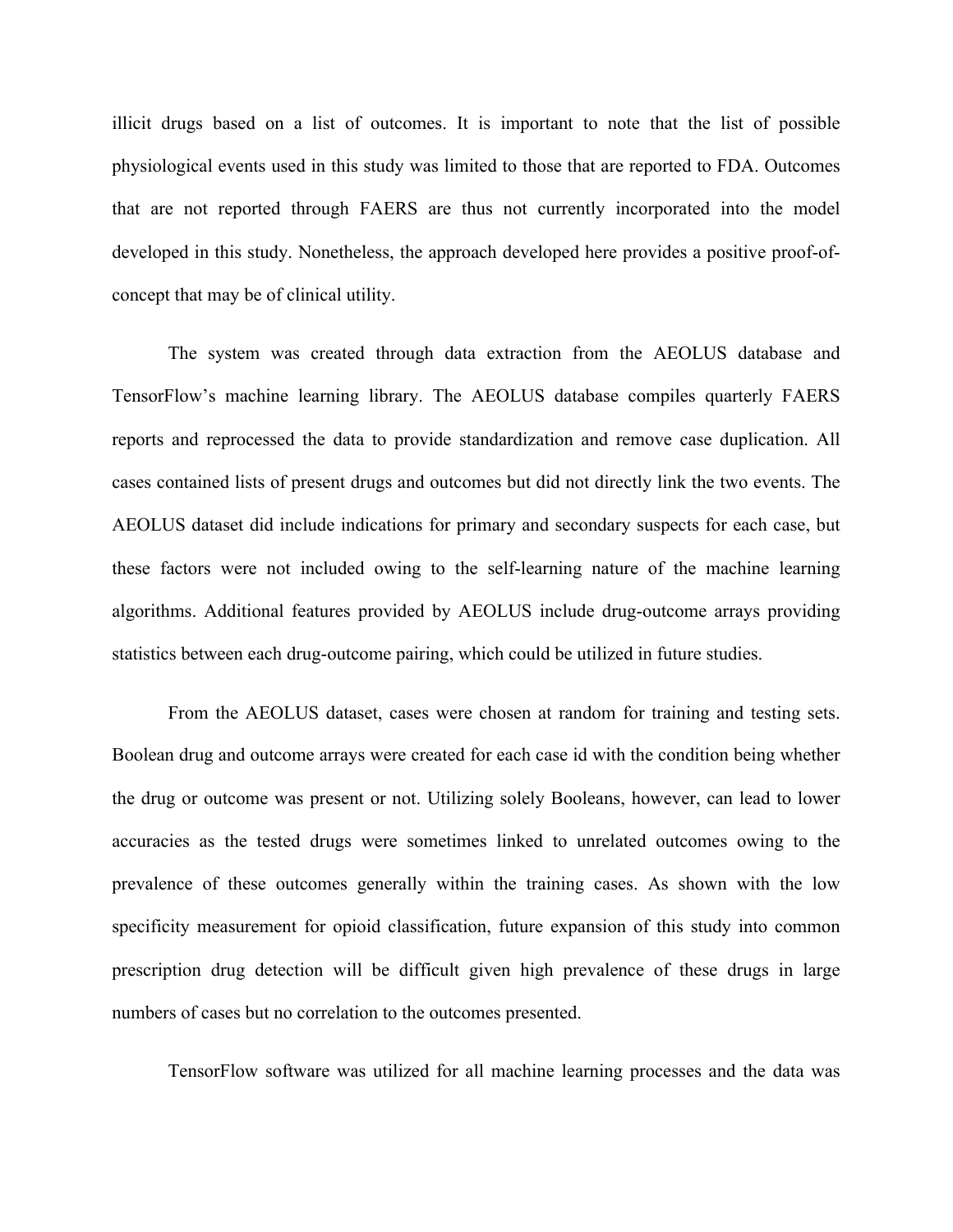modeled with a linear regression. This study used a simple softmax regression model and single layer convolution graphs. Next steps for accuracy improvement, however, will look more into multilayer convolution networks and use more sophisticated machine learning techniques provided by TensorFlow.

The proof-of-concept of this study demonstrated the potential of using machine learning techniques, such as those implemented in TensorFlow, to predict illicit drug use with reasonable accuracy. This approach could be used for detecting other significant events, such as detection of herbal or non-herbal supplement use. Herbal and non-herbal supplement use is not detected in routine drug screenings and depends solely on patients disclosing their use to providers. Studies have shown, however, that only around 33% of dietary and supplement users reveal their herbal and dietary supplement history to health care professionals [12-13]. Supplements, when combined with certain prescription drugs, can have adverse effects [14-15] and improper supplement use causes around 23,000 emergency department visits in the United States every year [16]. Thus the detection of patients' drug and supplement use is crucial to patient care. At the time of this study, there were no herbal or dietary supplements included in AEOLUS. Therefore, future work will include evaluation of the machine learning approach demonstrated in this study for supplement use detection after these data are included in AEOLUS.

There is a strong case to be made for using AEOLUS over FAERS, since drug and outcome information within AEOLUS are systematically encoded and mapped to accepted biomedical ontologies. This is a crucial step towards supporting the potential of developing robust machine learning approaches for prediction.

This study represents the first of its type where a machine learning approach is leveraged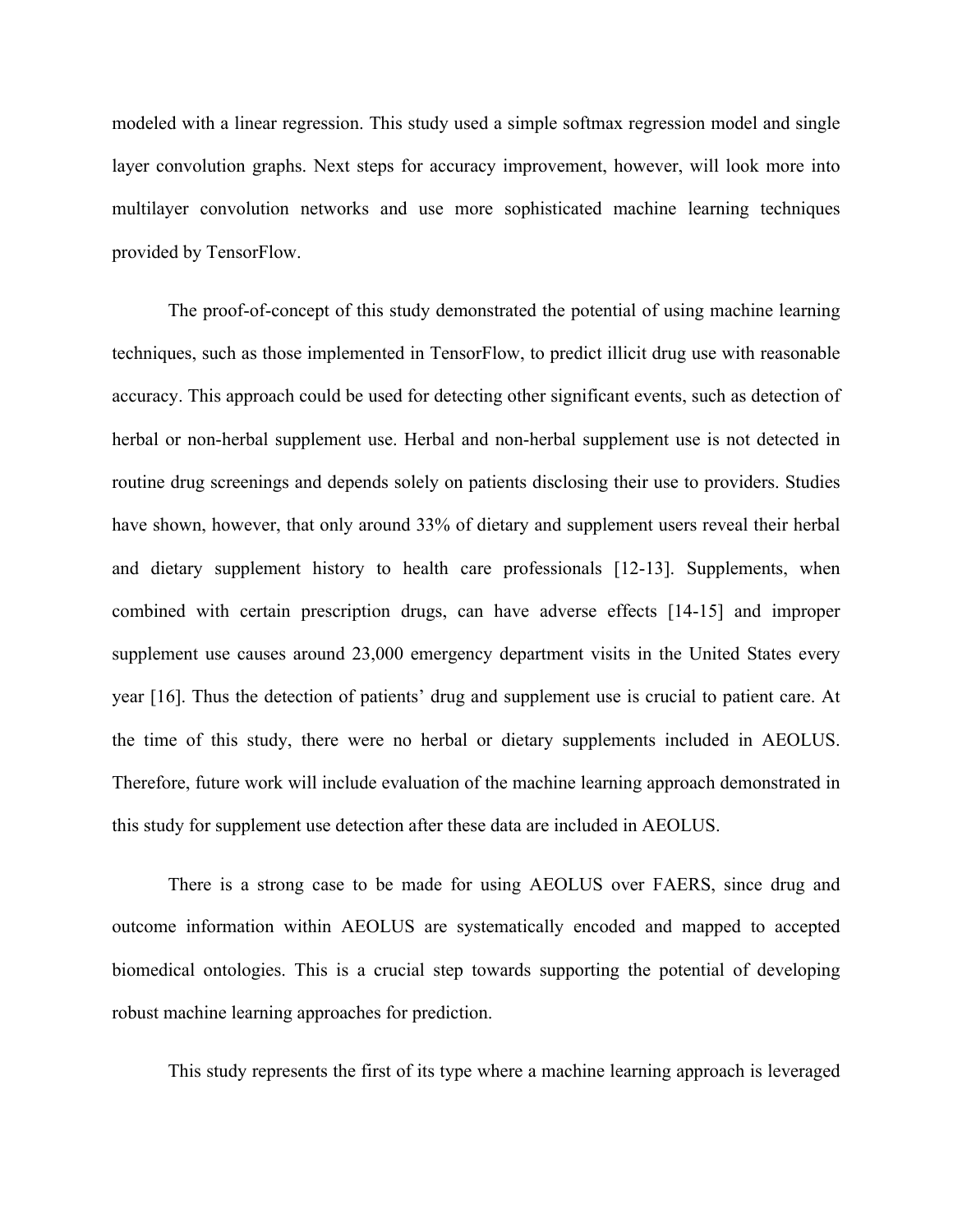to make use of publicly available outcome data associated with drug use prediction. Amidst the aforementioned limitations noted about using public data, the positive results of this study, especially with identifying illicit drugs, suggest that computational approaches can be used to identify instances where drug use may be involved with clinical cases. It is anticipated that the modeling approaches demonstrated in this study could be greatly enhanced by utilizing clinical data about patients who are associated with illicit drug use. This could include the incorporation of other data that may also impact risk of illicit drug use (e.g., sociodemographic features). The relative impact of additional such features compared to only reported outcome (which was the focus of this study) could inform development and implementation of systems in clinical contexts.

#### **Conclusion**

Machine learning techniques are powerful computational approaches for supporting predictive tasks that may be of clinical importance. In this study, TensorFlow is used to explore the potential of such approaches to predict illicit drug and opioid use. The generally positive findings of this feasibility study indicate that there is promise in harnessing reported outcome data for identifying clinically impactful drug use.

## **Acknowledgements**

This work was funded by grants R01LM011364 and R01LM011963 from the National Institutes of Health.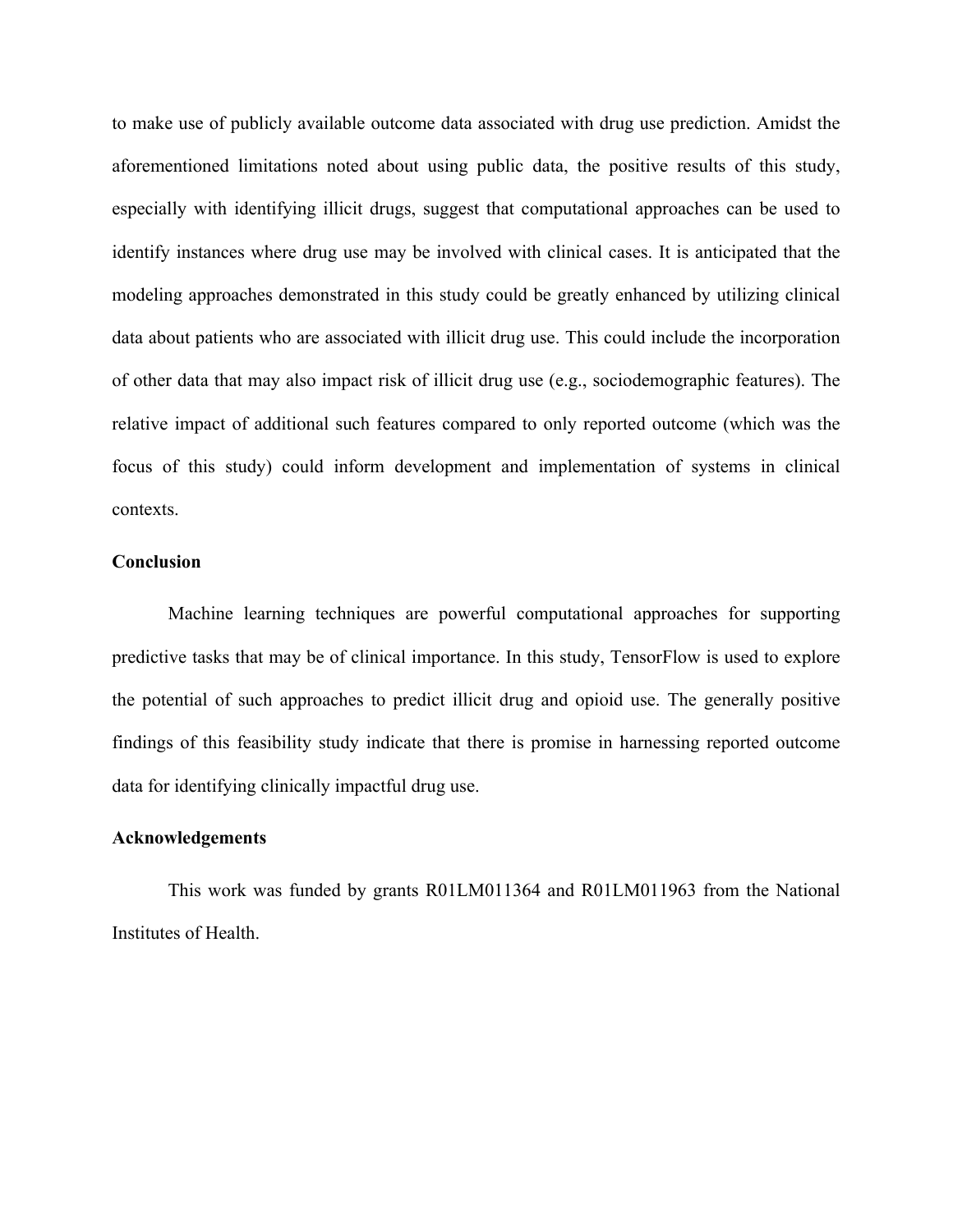#### **References**

1. Martinez FE, Munuera JN, Velasco JAN, Forcen FE. Detecting Substance Abuse in the Emergency Department: A 10-Year Comparative Study. ISRN Emergency Medicine. 2013;2013:1–7.

2. Hedegaard H, Warner M, Miniño AM. Drug overdose deaths in the United States, 1999–2015. NCHS data brief, no 273. Hyattsville, MD: National Center for Health Statistics. 2017.

3. Center for Drug Evaluation and Research. Questions and Answers on FDA's Adverse Event Reporting System (FAERS) [Internet]. U S Food and Drug Administration Home Page. Center for Drug Evaluation and Research; [cited 2017Mar9]. Available from:

https://www.fda.gov/Drugs/GuidanceComplianceRegulatoryInformation/Surveillance/AdverseD rugEffects/ucm2007060.htm

4. Controlling testing volume for respiratory viruses using machine learning and text mining. [Internet]. AMIA Annual Symposium proceedings. AMIA Symposium. U.S. National Library of Medicine; [cited 2017Mar9]. Available from: https://www.ncbi.nlm.nih.gov/pubmed/28269950

5. Lau L, Kankanige Y, Rubinstein B, Jones R, Christophi C, Muralidharan V, et al. Machine-Learning Algorithms Predict Graft Failure Following Liver Transplantation. Transplantation.  $2016::1.$ 

6. Lin FPY, Pokorny A, Teng C, Dear R, Epstein RJ. Computational prediction of multidisciplinary team decision-making for adjuvant breast cancer drug therapies: a machine learning approach. BMC Cancer. 2016;16(1).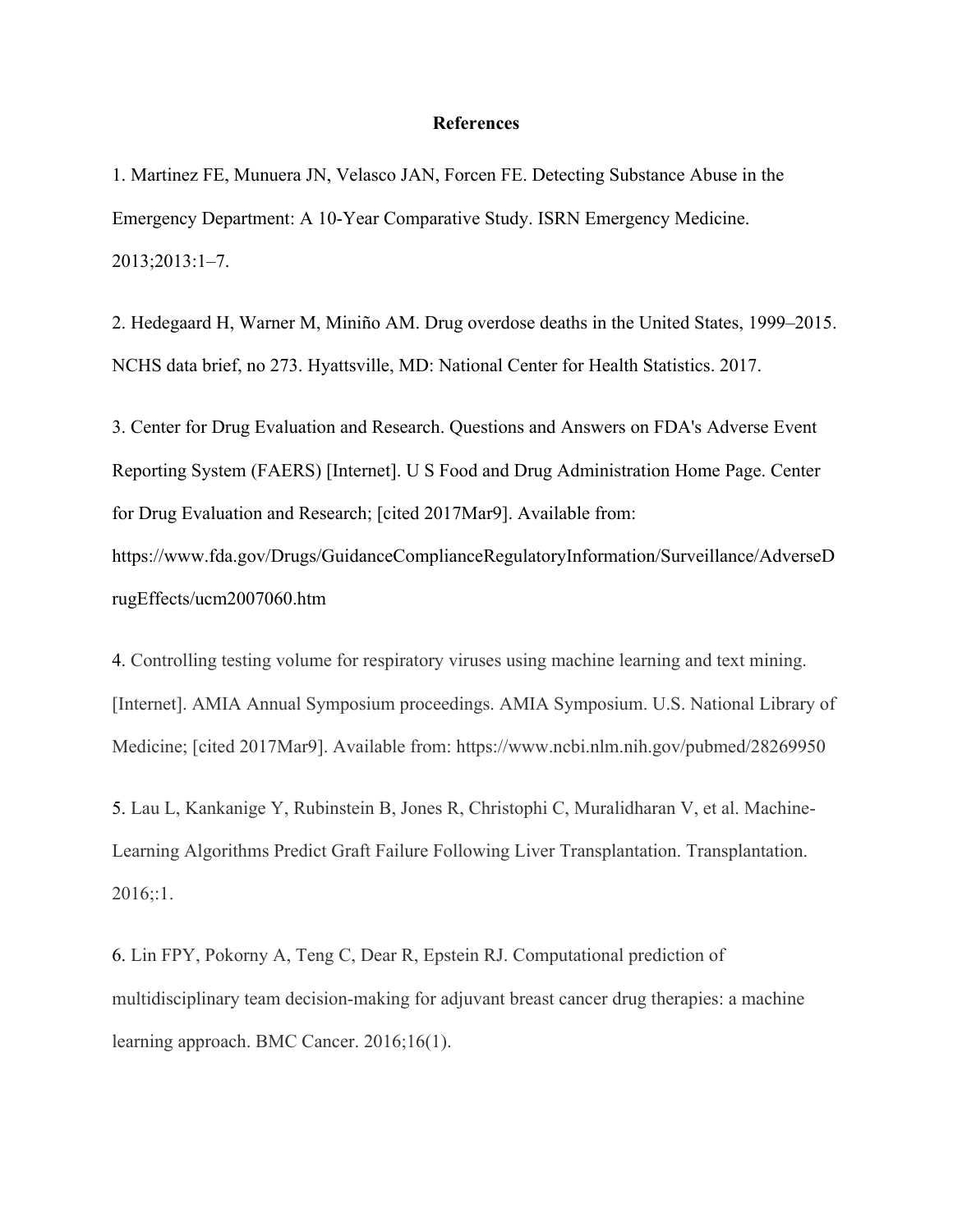7. Centers for Disease Control and Prevention. Vital signs: Overdoses of prescription opioid pain relievers-United States-1999-2008 MMWR. Morbidity and Mortality Weekly Report, 60 (2011), pp. 1487–1492

8. Mart ́ın Abadi, Ashish Agarwal, Paul Barham, Eugene Brevdo, Zhifeng Chen, Craig Citro, Greg S. Corrado, Andy Davis, Jeffrey Dean, Matthieu Devin, Sanjay Ghemawat, Ian Goodfellow, Andrew Harp, Geoffrey Irving, Michael Isard, Yangqing Jia, Rafal Jozefowicz, Lukasz Kaiser, Manjunath Kudlur, Josh Levenberg, Dan Mane ́, Rajat Monga, Sherry Moore, Derek Murray, Chris Olah, Mike Schuster, Jonathon Shlens, Benoit Steiner, Ilya Sutskever, Kunal Talwar, Paul Tucker, Vincent Vanhoucke, Vijay Vasudevan, Fernanda Vie ́gas, Oriol Vinyals, Pete Warden, Martin Wattenberg, Martin Wicke, Yuan Yu, and Xiaoqiang Zheng. "Large-Scale Machine Learning on Heterogeneous Distributed Systems." Preliminary White Paper, November 9, 2015.

9. Xu R, Wang Q. Large-scale combining signals from both biomedical literature and the FDA Adverse Event Reporting System (FAERS) to improve post-marketing drug safety signal detection. BMC Bioinformatics. 2014;15(1):17.

10. Harpaz R, Vilar S, Dumouchel W, Salmasian H, Haerian K, Shah NH, et al. Combing signals from spontaneous reports and electronic health records for detection of adverse drug reactions. Journal of the American Medical Informatics Association. 2013Jan;20(3):413–9.

11. Evans SJW, Waller PC, Davis S. Use of proportional reporting ratios (PRRs) for signal generation from spontaneous adverse drug reaction reports. Pharmacoepidemiology and Drug Safety. 2001;10(6):483–6.